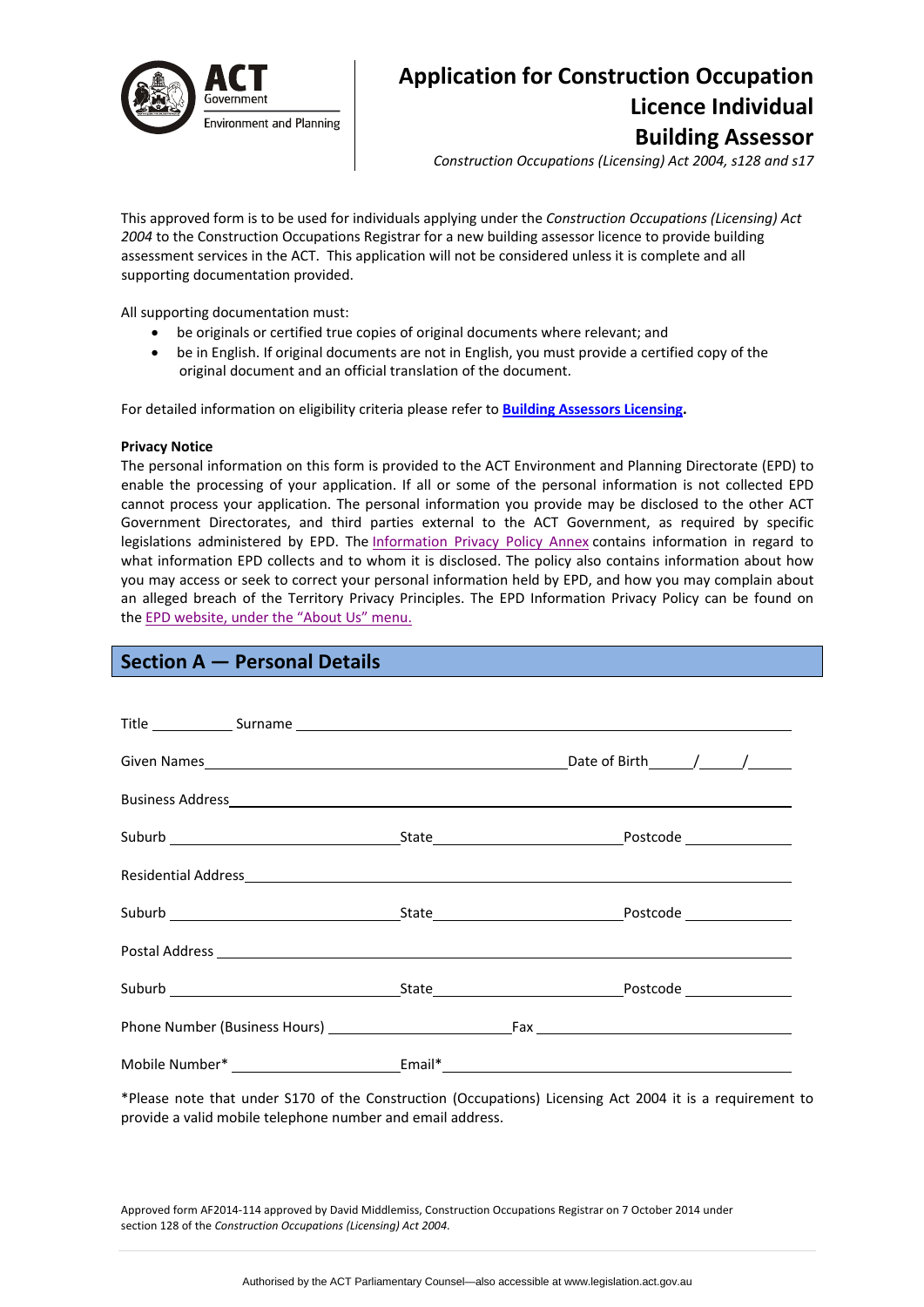I understand that it is a requirement under law that should my licence be issued I must notify the **Construction Occupations Registrar of any changes to my details within two weeks of the change.** 

 $\Box$  I understand

### **Section B — Occupation class and functions**

A building assessor is an entity that provides a building assessment service. A building assessment service is the doing of building assessment work. Building assessment work is preparing and providing an energy efficiency certificate under the *Building Act 2004*; or an energy efficiency statement; or a statement, certificate or other document prescribed by regulation. Energy efficiency certificate is defined under section 139C of the *Building Act 2004*.

#### **What class of building assessor licence are you applying for?**

- **Class A** licence authorises the doing of anything allowed to be done under a class B building assessor licence and the following building assessment work, based on an on‐site inspection: preparing an energy efficiency certificate under the *Building Act 2004*; or preparing an energy efficiency rating statement.
- **Class**  $B$  licence authorises the following building assessment work, based on plans of a building: preparing an energy efficiency certificate under the *Building Act 2004*; or preparing an energy efficiency rating statement.

# **Section C — Evidence of qualifications/eligibility — Class A Building Assessor**

Complete this section only if you are applying for a Class A Building Assessor licence.

| A Certificate IV in building; building design; an engineering or an environmental                                                                                         |
|---------------------------------------------------------------------------------------------------------------------------------------------------------------------------|
| discipline; a discipline encompassing residential building construction and design;                                                                                       |
| building energy use and energy efficiency discipline or the thermal performance of<br>residential buildings discipline in the Australian Qualifications Framework System; |
| or                                                                                                                                                                        |
|                                                                                                                                                                           |

#### Accreditation: **Accreditation:** a current accreditation as a Nationwide House Energy Scheme assessor issued by an Assessor Accrediting Organisation approved under that scheme.

 $\Box$  Yes  $-$  please attach a certified copy of the qualification or accreditation.

 $\Box$  No  $-$  please note that you may not be eligible for a licence.

If your qualification is not from Australia, please attach an official statement of academic equivalence from Vetassess. Go to http://www.vetassess.com.au/ for more information.

#### **Qualification:** Completed the *Building Thermal Performance Assessment (Residential)* software operation training modules (91318NSW) in the software to be used.

 $\Box$  Yes — please attach a certified copy of the qualification and fill out the software details below

 $\Box$  No  $-$  please note that you may not be eligible for a licence.

Name of software the licence is to be endorsed for

**Qualification:** *Assess the construction of domestic scale buildings* (BCGSV5001A)

 $\Box$  Yes  $-$  please attach a certified copy of the qualification.

 $\Box$  No  $-$  please note that you may not be eligible for a licence.

**Qualification:** *Assess construction faults in residential buildings* (BCGSV5006A)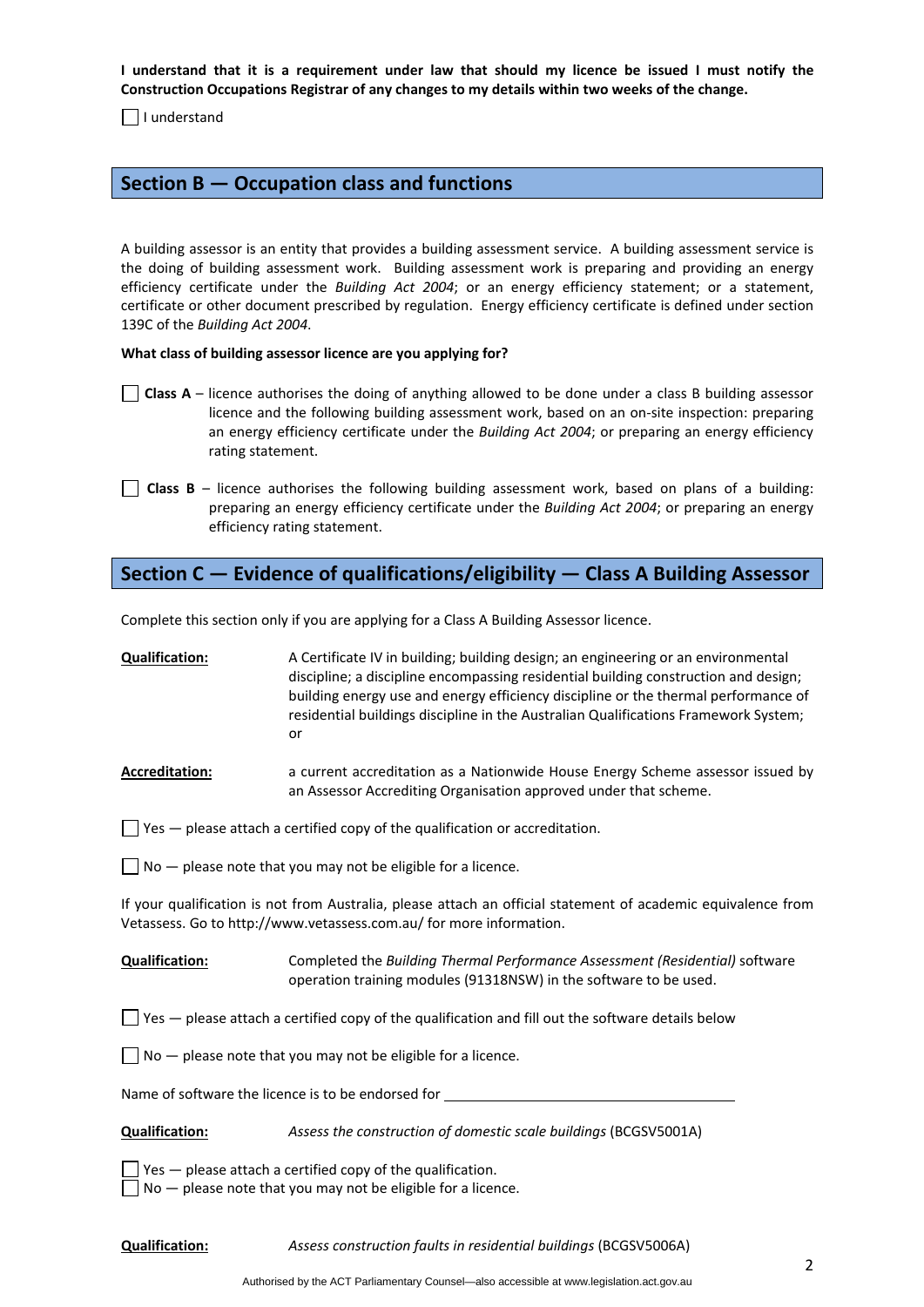$\Box$  Yes  $-$  please attach a certified copy of the qualification.

 $\Box$  No  $-$  please note that you may not be eligible for a licence.

**Qualification:** *Assess structural requirements of domestic scale buildings* (BCGSV5015A)

 $\Box$  Yes  $-$  please attach a certified copy of the qualification.

 $\Box$  No  $-$  please note that you may not be eligible for a licence.

# **Section C — Evidence of qualifications/eligibility — Class B Building Assessor**

Complete this section only if you are applying for a Class B Building Assessor licence.

**Qualification:** A Certificate IV in building; building design; an engineering or an environmental discipline; a discipline encompassing residential building construction and design; building energy use and energy efficiency discipline or the thermal performance of residential buildings discipline in the Australian Qualifications Framework System; or

**Qualification: a** current accreditation as a Nationwide House Energy Scheme assessor issued by an Assessor Accrediting Organisation approved under that scheme.

 $\Box$  Yes  $-$  please attach a certified copy of the qualification.

 $\Box$  No  $-$  please note that you may not be eligible for a licence.

**Qualification Type:** Completed the *Building Thermal Performance Assessment (Residential)* course (91318NSW).

 $\Box$  Yes  $-$  please attach a certified copy of the qualification.

 $\Box$  No  $-$  please note that you may not be eligible for a licence.

**Qualification Type:** Completed the *Building Thermal Performance Assessment (Residential)* software operation training modules (91318NSW) in the software to be used.

 $\Box$  Yes  $-$  please attach a certified copy of the qualification and fill in software details below.

 $\Box$  No  $-$  please note that you may not be eligible for a licence.

Name of software the licence is to be endorsed for

### **Section D – Software Endorsement**

The Construction Occupations Registrar may endorse a licence holder for software (in addition to what the scope of licence already authorises) if satisfied that licensee can safely and competently perform the additional works. Please indicate what software you wish to be endorsed for:

<u> 1989 - Johann Barbara, martxa alemaniar argametra (h. 1989).</u> <u> 1989 - Johann Barbara, martxa alemaniar argametra (h. 1989).</u>

\*Please note that additional information may be required for endorsements to undertake specialist building work at the discretion of the Construction Occupations Registrar. You will be notified if additional information is required.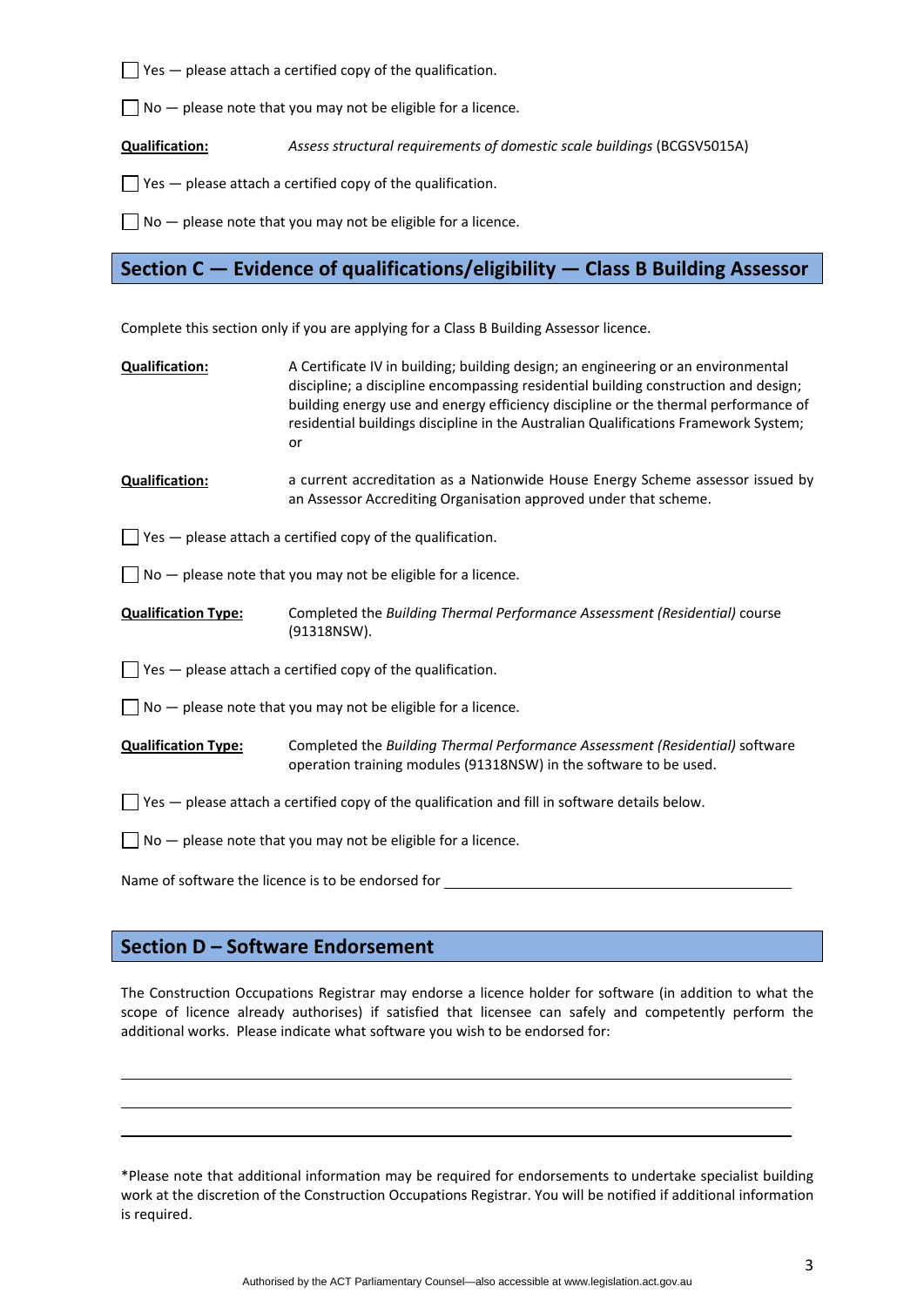#### **Do you have additional qualifications or training relevant to each endorsement above?**

 $\Box$  Yes – please attach evidence of any additional qualifications/training

 $\Box$ No

The Construction Occupations Registrar will take into consideration any demerit activity or disciplinary action recorded against the applicant under the *Construction Occupations (Licensing) Act 2004.*

### **Section E — Evidence of Financial Resources**

Evidence of financial resources is required to help demonstrate your ability to fulfil contractual obligations when providing construction services. Failure to provide information below may result in your licence being refused.

**Do you have access to financial resources adequate to complete works performed under the licence applied for?** 

 $\Box$  Yes – please skip the next question

 $\Box$  No – complete next question

#### If 'No' to the above, do you wish to only operate as an employee under the licence applied for?

 $\Box$  Yes – I understand a condition may be imposed on the licence if issued

 $\Box$  No  $-$  if you do not wish to have a licence restricted to employee only, then you must ensure you have financial resources as requested above or you may be ineligible for a licence.

#### **Are you currently, or previously have been, deemed bankrupt or personally insolvent?**

 $\Box$  Yes – please attach details and official documentation of bankruptcy/insolvency  $\Box$  No

I understand that it is a requirement under law that should my licence be issued, I must notify the **Construction Occupations Registrar should I become bankrupt or personally insolvent.** 

 $\Box$  I have read and understand the above statement.

# **Section F — Licence History Declarations**

|  | Have you previously held a Building Assessor licence elsewhere in Australia or overseas? |
|--|------------------------------------------------------------------------------------------|
|--|------------------------------------------------------------------------------------------|

 $\Box$  Yes  $-$ provide details below of most recent licence/s (attach an additional page if required)  $\Box$  No

| State/Territory/Country | Expiry date: |  |  |
|-------------------------|--------------|--|--|
|-------------------------|--------------|--|--|

**2. Is your licence as a Building Assessor, in Australia or overseas, currently suspended or cancelled?** 

 $\Box$  Yes  $-$  you must attach details  $\Box$  No

**3. Have you previously had a Building Assessor licence cancelled, refused or suspended in Australia or overseas?** 

 $\Box$  Yes — you must provide comprehensive details in an attachment to this application  $\Box$  No

**4. I understand that I must notify the Construction Occupations Registrar if my Building Assessor licence is cancelled, refused or suspended in Australia or overseas.** 

 $\Box$  I have read and understand the above statement.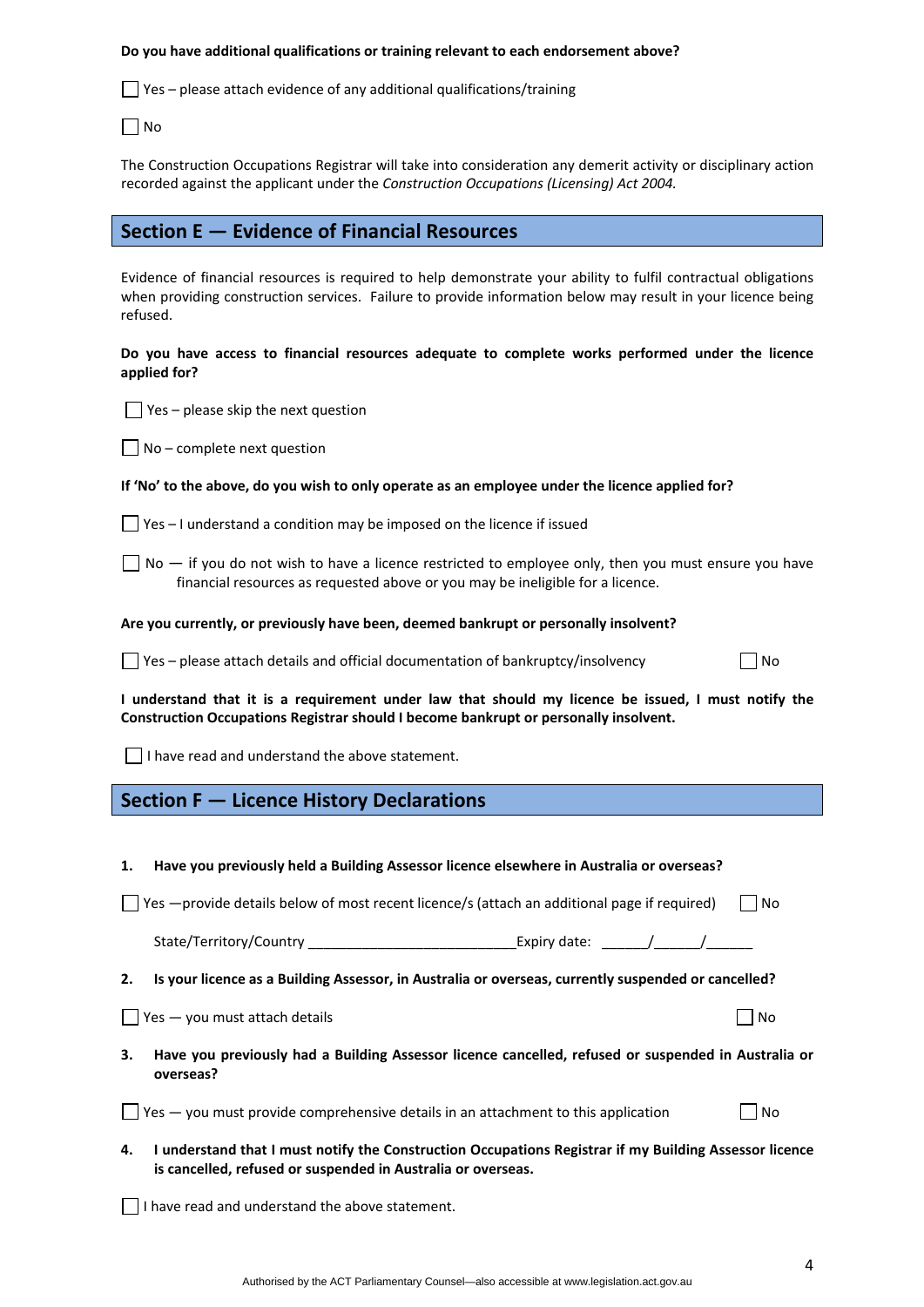| 5. Has your Building Assessor licence ever been subject to conditions, undertakings, limitations or |
|-----------------------------------------------------------------------------------------------------|
| restrictions in Australia or overseas?                                                              |

 $\Box$  Yes — you must provide comprehensive details in an attachment to this application  $\Box$  No

**6. Are you disqualified under the Construction Occupations (Licensing) Act 2004, or a corresponding prior Act, from applying for licence, or being licensed, in a construction occupation?** 

 $\Box$  Yes – you must provide comprehensive details in an attachment to this application  $\Box$  No

**7. Have you ever been, or are you currently, the subject of complaints, occupational discipline, demerit activity or rectification orders whilst licensed under the Construction Occupations (Licensing) Act 2004, a corresponding prior Act, or the law of another jurisdiction in Australia or overseas, where those proceedings were not finalised?** 

 $\Box$  Yes – you must provide comprehensive details in an attachment to this application  $\Box$  No

**8. Have you been convicted or found guilty of a criminal offence\* that involves fraud, dishonesty or violence and is punishable by imprisonment of 1 year or more?** 

 $\Box$  Yes — you must provide comprehensive details in an attachment to this application  $\Box$  No and a recent criminal history check (in the last three months).

\*Please note: Spent convictions under the Spent Convictions Act 2000 do not need to be included in this declaration

9. I understand that it is a requirement under law that should my licence be issued I must notify the **Construction Occupations Registrar if I am convicted of such an offence in the future.** 

I have read and understand the above statement.

10. I understand that it is a requirement under law that should my licence be issued I must not perform **any licensable building assessment services that is outside the scope of what the licence authorises.** 

I have read and understand the above statement.

11. I understand that it is a requirement under law that should my licence be issued I must give evidence **to clients of the insurance I hold as a licensed individual in relation to any relevant licensable construction service I intend to undertake prior to providing the services.** 

 $\Box$  I have read and understand the above statement.

12. I understand that it is a requirement under law that should my licence be issued I must only advertise **licensable construction services with my full name (as it appears on the licence) and my individual licence number.\*** 

 $\Box$  I have read and understand the above statement.

\*Please note: It is an offence to advertise licensable construction services as an individual without including the above.

13. I understand that it is a requirement under law that should I be issued a licence, all licensable **assessment services I may perform under my Building Assessor licence must comply with all relevant legislation, codes and standards.** 

 $\Box$  I have read and understand the above statement.

*Please note: Building assessor services may be audited by the Construction Occupations Registrar in the ACT for compliance against the relevant laws. Individual licence holders identified performing non‐compliant services may be subject to occupational discipline or other licensing action.*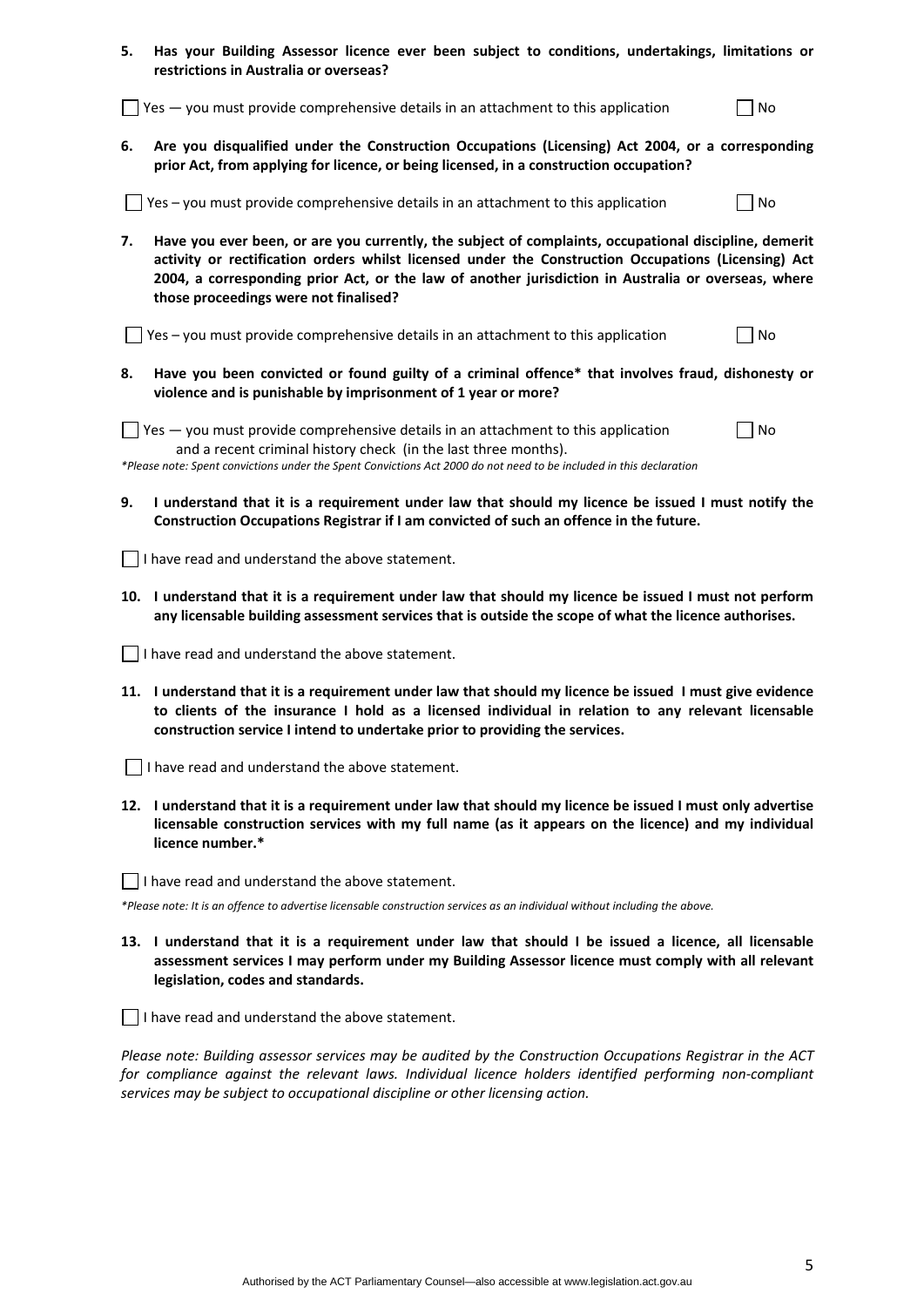I,

*Insert name, address and occupation of person making the declaration*

make the following declaration**:**

#### **1. I declare:**

a) that I make this application to the Construction Occupations Registrar for a construction occupations licence and that all statements, and the documents/information provided in support of the application, are accurate, true and correct.

\_\_\_\_\_\_\_\_\_\_\_\_\_\_\_\_\_\_\_\_\_\_\_\_\_\_\_\_\_\_\_\_\_\_\_\_\_\_\_\_\_\_\_\_\_\_\_\_\_\_\_\_\_\_\_\_\_\_\_\_\_\_\_\_\_\_\_\_\_\_\_\_\_\_\_\_\_\_\_\_\_\_\_\_\_\_\_\_,

#### **2. I authorise and consent:**

- a) to the Construction Occupations Registrar and Environment and Planning Directorate to make enquiries of, and exchange information with, the relevant regulatory authorities of any Australian State or Territory, or other country, regarding my construction occupation licence and practice as a building assessor or otherwise regarding matters relevant to this application.
- b) to receiving information from the Construction Occupations Registrar relevant to my construction occupation licence or the construction industry electronically.

#### **3. I acknowledge:**

- a) that the Construction Occupations Registrar and EPD may validate documents provided in support of this application or wish to confirm my identity.
- b) that failure to complete all relevant sections of this application and enclose all supporting documentation may result in this application not being accepted or additional fees being applied as per the statutory instrument authorising fees to be taken under the *Construction Occupations (Licensing) Act 2004*
- c) that the Construction Occupations Registrar has the legal right to refuse my application if not satisfied that I am eligible to hold a licence or impose a condition on my licence if it is deemed necessary or desirable to protect the public.

#### **4. Should I be issued with a construction occupations licence I undertake:**

a) to comply with the *Construction Occupations (Licensing) Act 2004* (and it's operational Acts) and the codes, standards and guidelines relevant to my construction occupation licence when providing, or offering to provide, a relevant construction service.

#### **5. I believe that the statements (1 ‐ 4) in this declaration are true and correct.**

Signature of Applicant *Date*